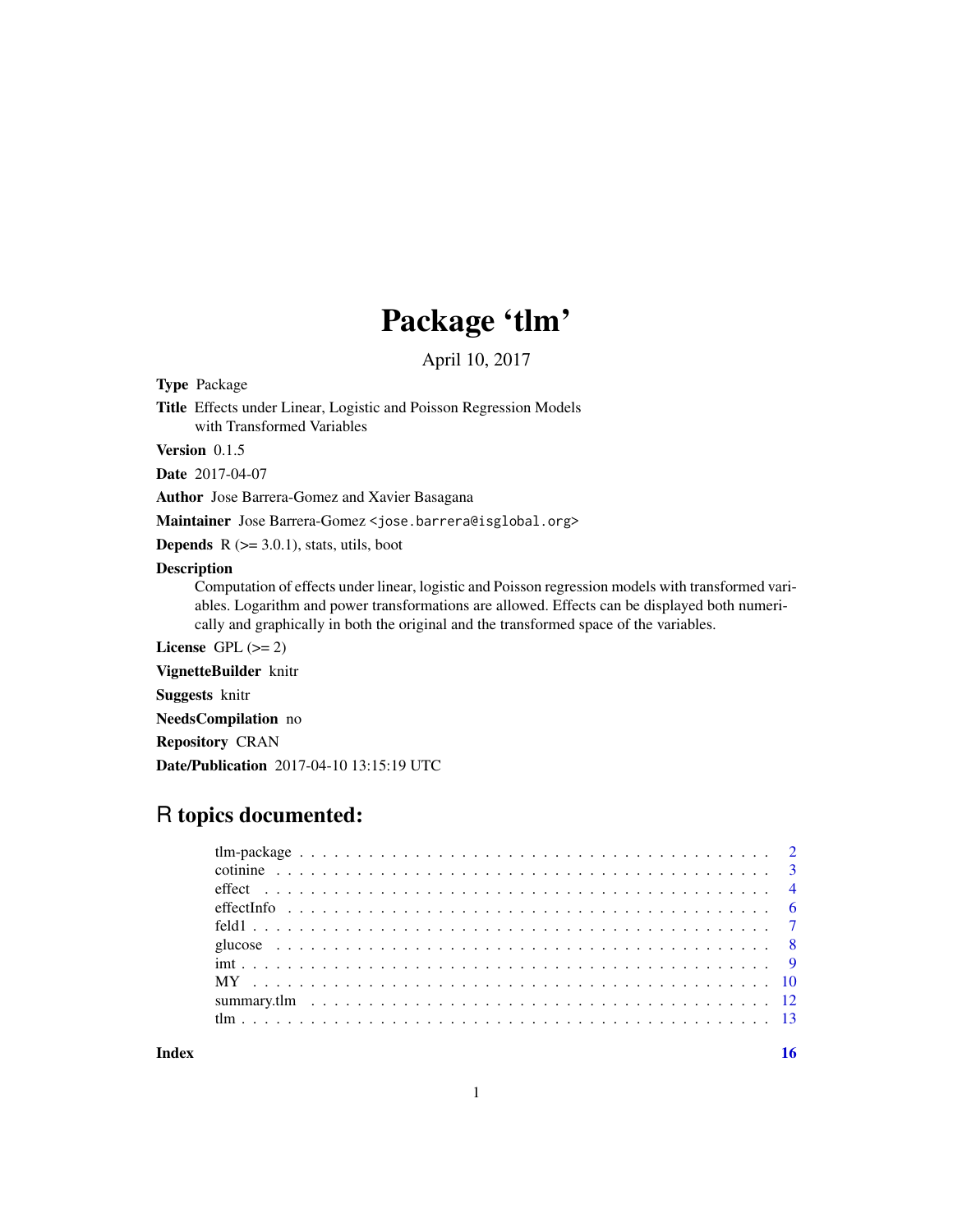<span id="page-1-0"></span>tlm-package *Effects under Linear, Logistic and Poisson Regression Models with Transformed Variables*

#### Description

Computation of effects under linear, logistic and Poisson regression models with transformed variables. Logarithm and power transformations are allowed. Effects can be displayed both numerically and graphically in both the original and the transformed space of the variables.

## Details

| Package:  | tlm                                          |
|-----------|----------------------------------------------|
| Type:     | Package                                      |
| Version:  | 0.1.5                                        |
| Date:     | 2017-04-07                                   |
| License:  | $GPL (=2)$                                   |
| URL:      | http://www.creal.cat/xbasagana/software.html |
| LazyLoad: | yes                                          |

#### Author(s)

Jose Barrera-Gomez and Xavier Basagana Maintainer: Jose Barrera-Gomez <jbarrera@creal.cat>

#### References

Barrera-Gomez J, Basagana X. Models with transformed variables: interpretation and software. *Epidemiology*. 2015;26(2):e16-17.

## Examples

```
# linear regression model with log-log tansformation:
data(feld1)
head(feld1)
modcat \leq tlm(y = logroom, x = logmattress, z = cat, ypow = 0, xpow = 0, data = feld1)
# print and summary:
modcat
summary(modcat)
# plotting the fitted model in the original space:
plot(modcat, xname = "Mattress levels", yname = "room levels")
```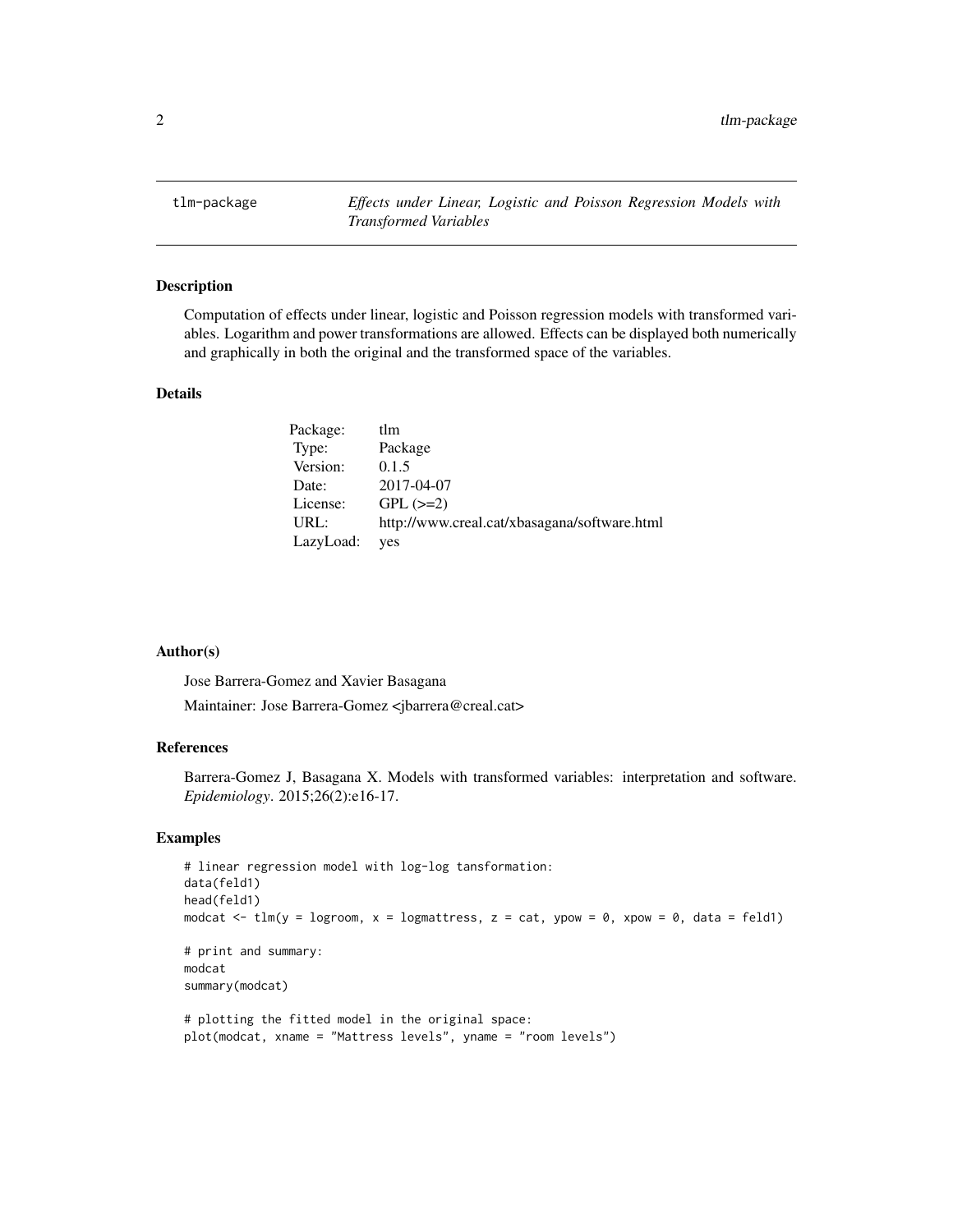#### <span id="page-2-0"></span>cotinine 3

```
# plotting the fitted model in the transformed space (and adding the observations):
plot(modcat, xname = "Mattress levels", yname = "room levels", type = "transformed",
     observed = TRUE)
# diagnosis plot for the fitted model:
plot(modcat, type = "diagnosis")
# Expected geometric mean of the response, adjusting for variable 'cat':
MY(modcat)
# Expected mean of the transformed response, adjusting for variable 'cat':
MY(modcat, space = "transformed")
# Information on how to interpret effects:
effectInfo(modcat)
# Summary effect (default effect):
effect(modcat)
```
cotinine *Birth Weight and Cord Serum Cotinine*

#### Description

Simulated data for birth weight and cord serum cotinine levels in 351 newborns.

#### Usage

```
data(cotinine)
```
#### Format

A data frame with 351 observations on the following 4 variables.

cotinine numeric cord serum cotinine level in the mother (ng/ml).

logcotinine logarithm of cotinine.

weight numeric birth weight (g).

underweight a factor with levels no and yes, indicating underweight (weight  $\lt$  2500 g).

#### Details

Data were simulated to emulate true data pattern observed in a real study (see 'References').

#### Source

See 'References'.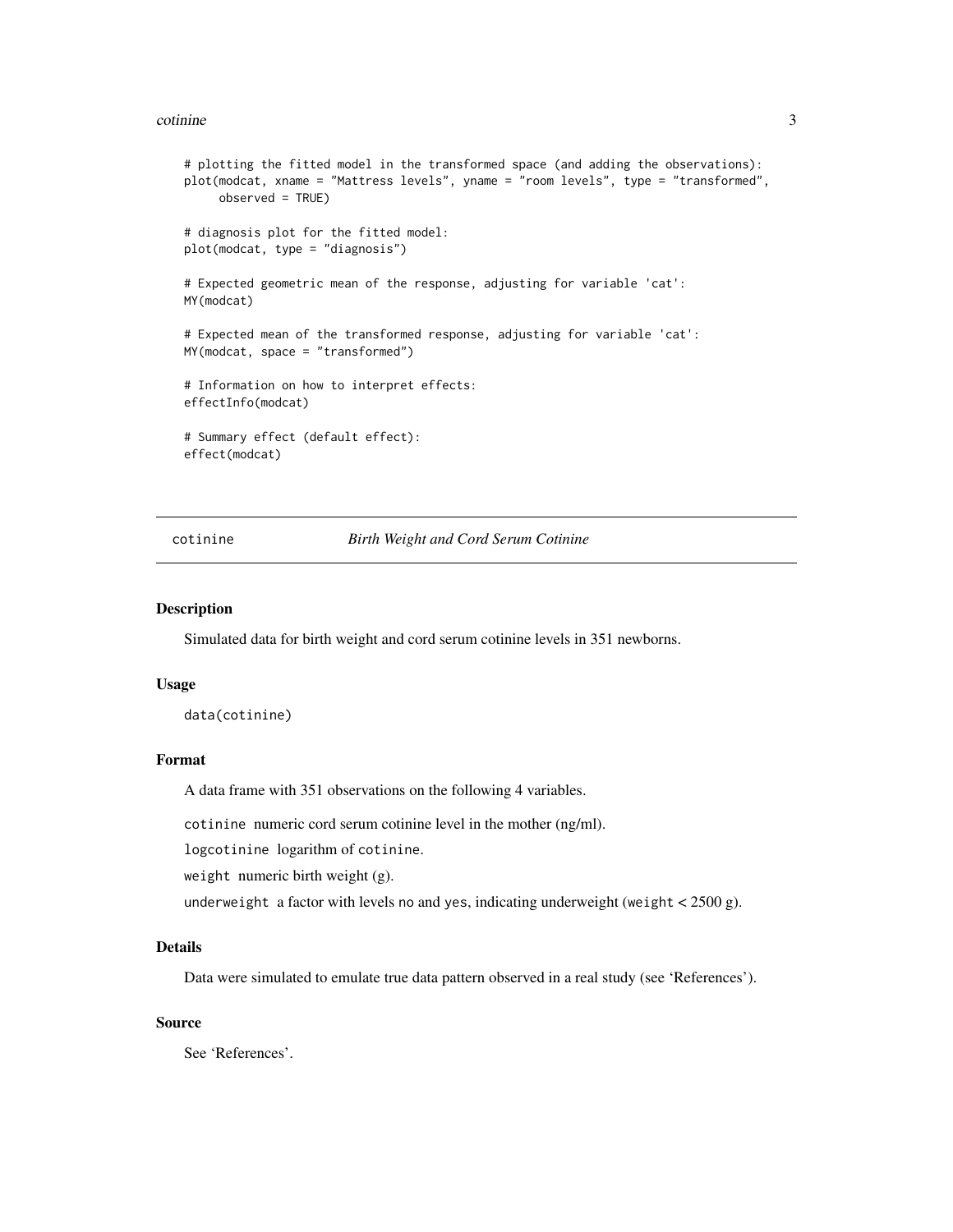#### <span id="page-3-0"></span>References

Pichini S *et al*. Cord serum cotinine as a biomarker of fetal exposure to cigarette smoke at the end of pregnancy. *Environmental Health Perspectives*. 2000;108(11):1079-1083.

#### Examples

```
data(cotinine)
par(las = 1, mfrow = c(2, 2))with(cotinine, plot(cotinine, weight))
with(cotinine, plot(logcotinine, weight))
with(cotinine, boxplot(cotinine \sim underweight))
with(cotinine, boxplot(logcotinine \sim underweight))
```
<span id="page-3-1"></span>effect *Effects Estimate in Linear, Logistic and Poisson Regression Models with Transformed Variables*

#### Description

This function estimates the effect of a explanatory variable of interest on a response variable, under a fitted linear, logistic or Poisson regression model with transformed variables. The effect is estimated in the original scale of the variables.

#### Usage

```
effect(object, x1 = NULL, x2 = NULL, c = NULL, q = NULL, r = NULL,
       npoints = NULL, level = 0.95, nboot = 999, seed = 4321, verbose = TRUE## S3 method for class 'effect'
print(x, \ldots)
```
## Arguments

| object         | an object of class "tlm", a result of a call to tlm.                                                                                      |
|----------------|-------------------------------------------------------------------------------------------------------------------------------------------|
| x1             | numeric. The values of the explanatory variable where the effect should be<br>computed. See 'Details'.                                    |
| x <sub>2</sub> | numeric. The alternative values of the explanatory variable (changing from x1)<br>for which the effect should be computed. See 'Details'. |
| C              | numeric. The additive change in the explanatory variable. See 'Details'.                                                                  |
| q              | numeric. The multiplicative change in the explanatory variable. See 'Details'.                                                            |
| r              | numeric. The percent change in the explanatory variable. See 'Details'.                                                                   |
| npoints        | numeric. The number of points where the effect should be computed. See 'De-<br>tails'.                                                    |
| level          | numeric. Confidence level for the effect estimate. Default is 0.95.                                                                       |
| nboot          | numeric. The number of non parametric bootstrap samples to compute confi-<br>dence intervals. Default is 999. See 'Details'.              |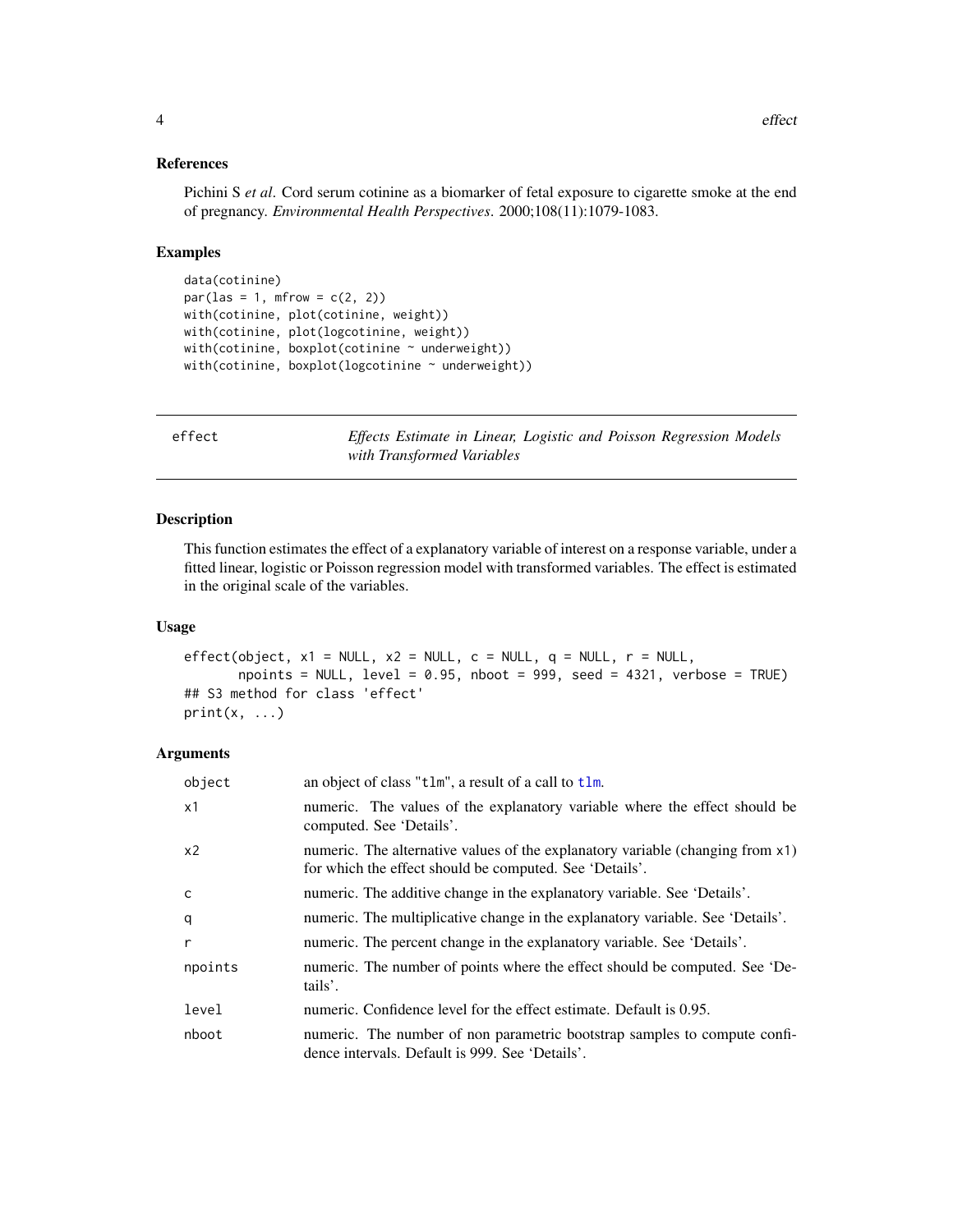<span id="page-4-0"></span>

| seed     | numeric. A single value, the seed for bootstrapping. Default is 4321.     |
|----------|---------------------------------------------------------------------------|
| verbose  | logical. Whether to print detailed progress on R prompt. Default is TRUE. |
| X        | an object of class "effect", a result of a call to effect.                |
| $\cdots$ | further additional arguments passed to the method print.                  |

## Details

In order to compute the effect, both the initial and the final values of the explanatory should be provided. It can be done in several ways. For instance, providing, x1 and x2; x1 and one of c, q or r; x1, npoints and one of c, q or r. Only one of the arguments c, q or r is used, prevailing c and then q. If no enough argument are passed, the interquartile range will be considered and a summary effect should be computed, if it exists.

Confidence intervals are computed by transforming the endpoints of the intervals in the transformed scale when it is possible, while non-parametric bootstrap is used otherwise.

#### Value

| effect | point estimate and confidence interval for the effect size.                   |
|--------|-------------------------------------------------------------------------------|
| info   | information on how to interpret the effect. Used by the function effect Info. |

#### Author(s)

Barrera-Gomez J and Basagana X.

## References

Barrera-Gomez J, Basagana X. Models with transformed variables: interpretation and software. *Epidemiology*. 2015;26(2):e16-17.

#### See Also

[tlm](#page-12-1), [effectInfo](#page-5-1), [MY](#page-9-1).

#### Examples

```
### Linear model with log transformation in the response variable:
data(imt)
head(imt)
# model fitting:
modimt \leq tlm(y = logimt, x = age, data = imt, ypow = 0)
modimt
# information on interpreting the effect:
```
effectInfo(modimt)

```
# the function effect provides as default the expected change in IMT
# for an additive change in age equal to the interquartile range:
effect(modimt)
```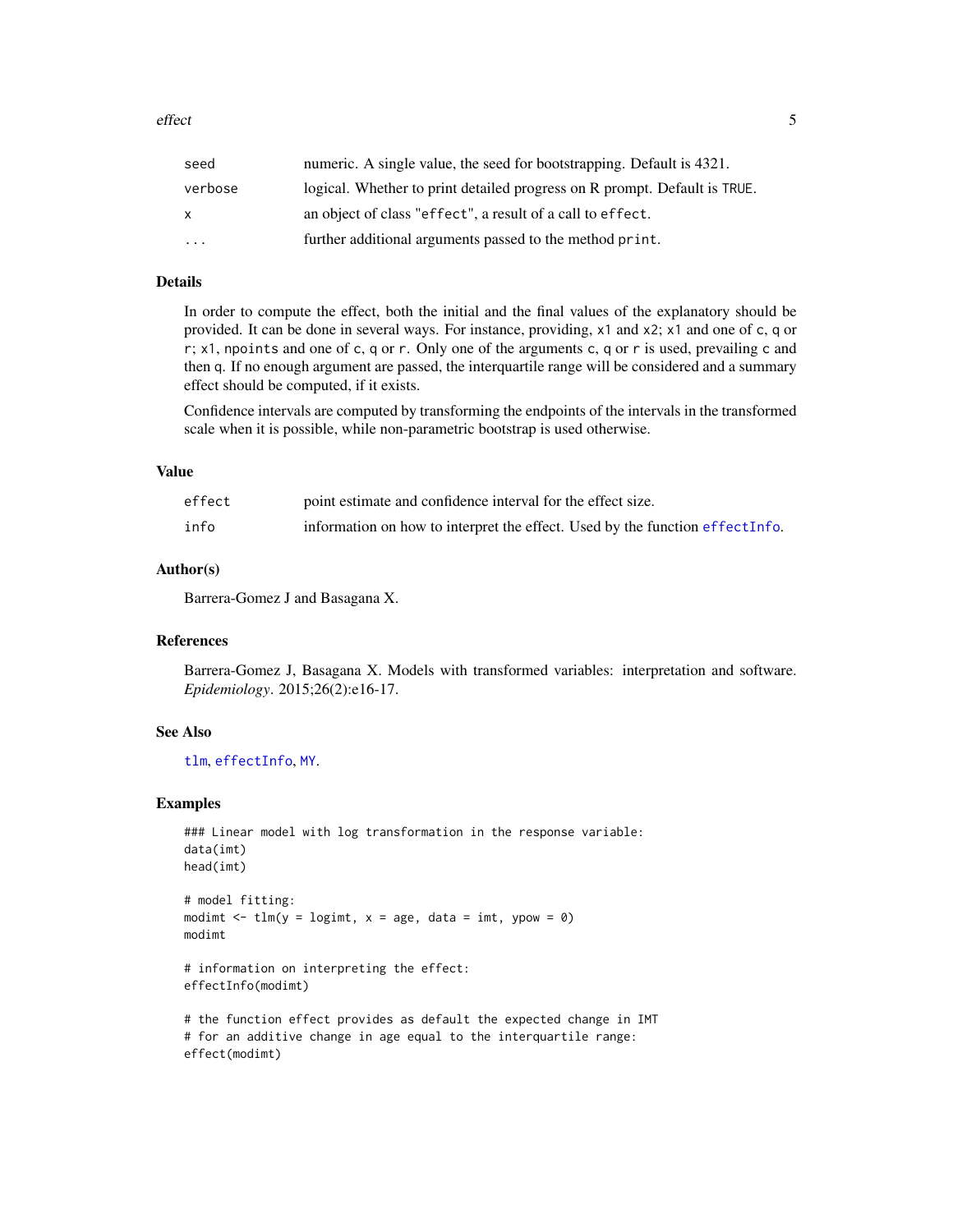```
# other effects:
(minage <- min(imt$age))
(maxage <- max(imt$age))
effect(modimt, c = maxage - minage)## Not run:
effect(modimt, x1 = minage, r = 50, npoints = 3)
## End(Not run)
```
<span id="page-5-1"></span>

| effectInfo | Interpretation of Effects in Linear, Logistic and Poisson Models with |
|------------|-----------------------------------------------------------------------|
|            | <i>Transformed Variables</i>                                          |

## Description

This function provides information on interpreting effects in linear, logistic and Poisson models with transformed variables. Specifically, if a summary measure for the effect exists, the function details how to obtain it.

#### Usage

```
effectInfo(object)
## S3 method for class 'effectInfo'
print(x, \ldots)
```
#### Arguments

| object   | an object of class "tlm", a result of a call to tlm.               |
|----------|--------------------------------------------------------------------|
|          | an object of class "effectInfo", a result of a call to effectInfo. |
| $\cdots$ | further additional arguments for the print method.                 |

#### Value

| beta        | regression coefficient estimate in the fitted model which is associated to the<br>effect of the explanatory variable of interest on the response variable. NA corre-<br>sponds to those models for which a summary effect does not exist. |
|-------------|-------------------------------------------------------------------------------------------------------------------------------------------------------------------------------------------------------------------------------------------|
| Xincrease   | type of change in the exploratory variable of interest (additive or realtive) for<br>which a summary effect exists. NA corresponds to those models for which a<br>summary effect does not exist.                                          |
| effecttype  | type of effect on the response variable for which a summary effect exists. NA<br>corresponds to those models for which a summary effect is not available.                                                                                 |
| effectsize  | formula for the summary effect size, if any. NA corresponds to those models for<br>which a summary effect is not available.                                                                                                               |
| furtherinfo | further information about how to interpret effects.                                                                                                                                                                                       |

<span id="page-5-0"></span>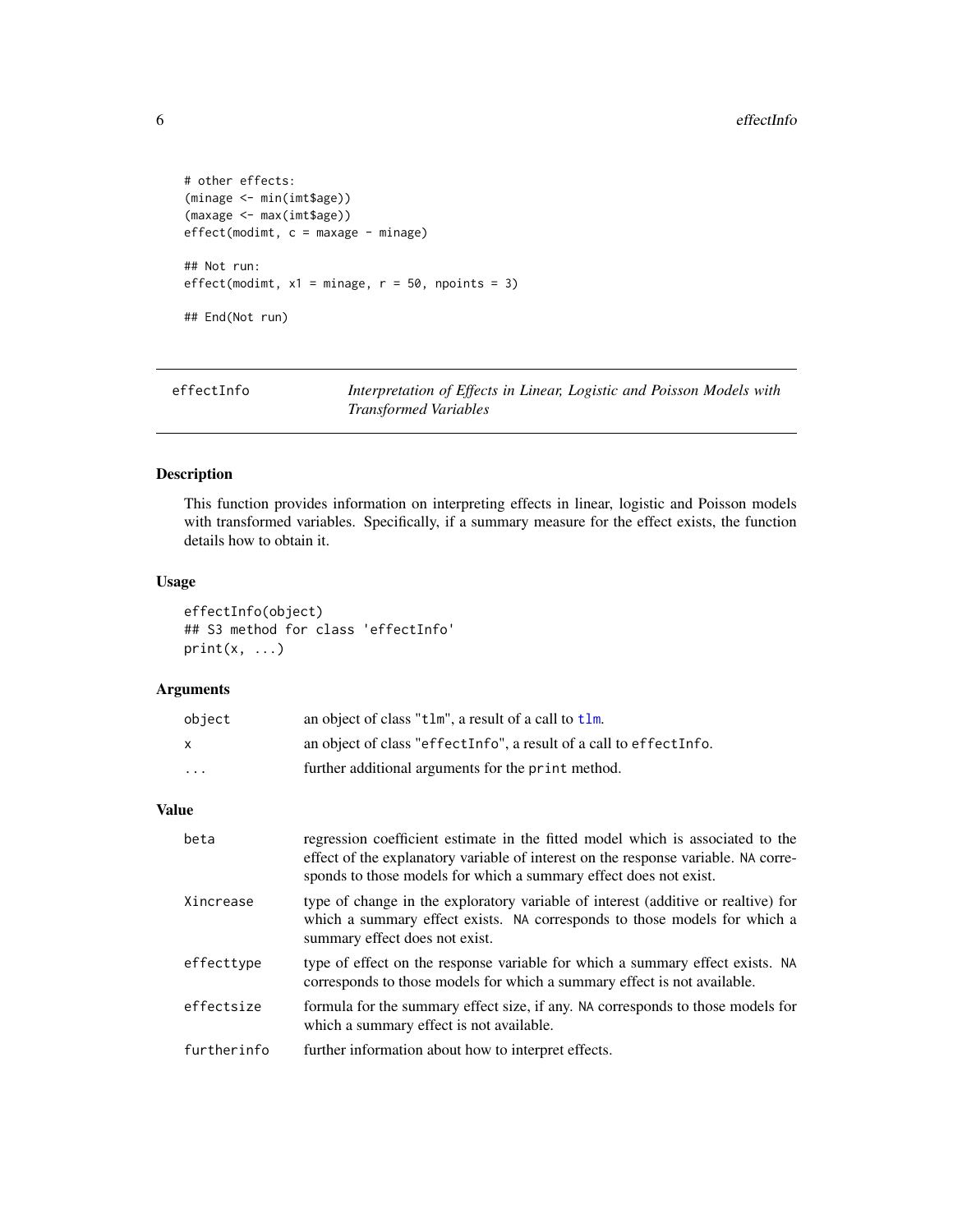<span id="page-6-0"></span>feld1 7 and 7 and 7 and 7 and 7 and 7 and 7 and 7 and 7 and 7 and 7 and 7 and 7 and 7 and 7 and 7 and 7 and 7 and 7 and 7 and 7 and 7 and 7 and 7 and 7 and 7 and 7 and 7 and 7 and 7 and 7 and 7 and 7 and 7 and 7 and 7 and

### Author(s)

Barrera-Gomez J and Basagana X.

## References

Barrera-Gomez J, Basagana X. Models with transformed variables: interpretation and software. *Epidemiology*. 2015;26(2):e16-17.

## See Also

[tlm](#page-12-1), [effect](#page-3-1), [MY](#page-9-1).

## Examples

```
### Linear model with log transformation in the explanatory variable:
data(cotinine)
head(cotinine)
# model fitting:
modcot \leq tlm(y = weight, x = logcotinine, data = cotinine, xpow = 0)
modcot
# information on interpreting the effect:
effectInfo(modcot)
### Linear model with no summary measure of effect:
data(glucose)
head(glucose)
# transformations Y^(-2) and X^(-1/2):
modgluco <- tlm(y = inv2glu, x = inv12tri, data = glucose, ypow = -2, xpow = -1/2)modgluco
effectInfo(modgluco)
```
#### feld1 *Cat Allergen Concentrations*

## Description

Simulated data for cat allergen concentrations (Fel d 1) in 471 homes, measured in both the living room and the bed mattress.

## Usage

data(feld1)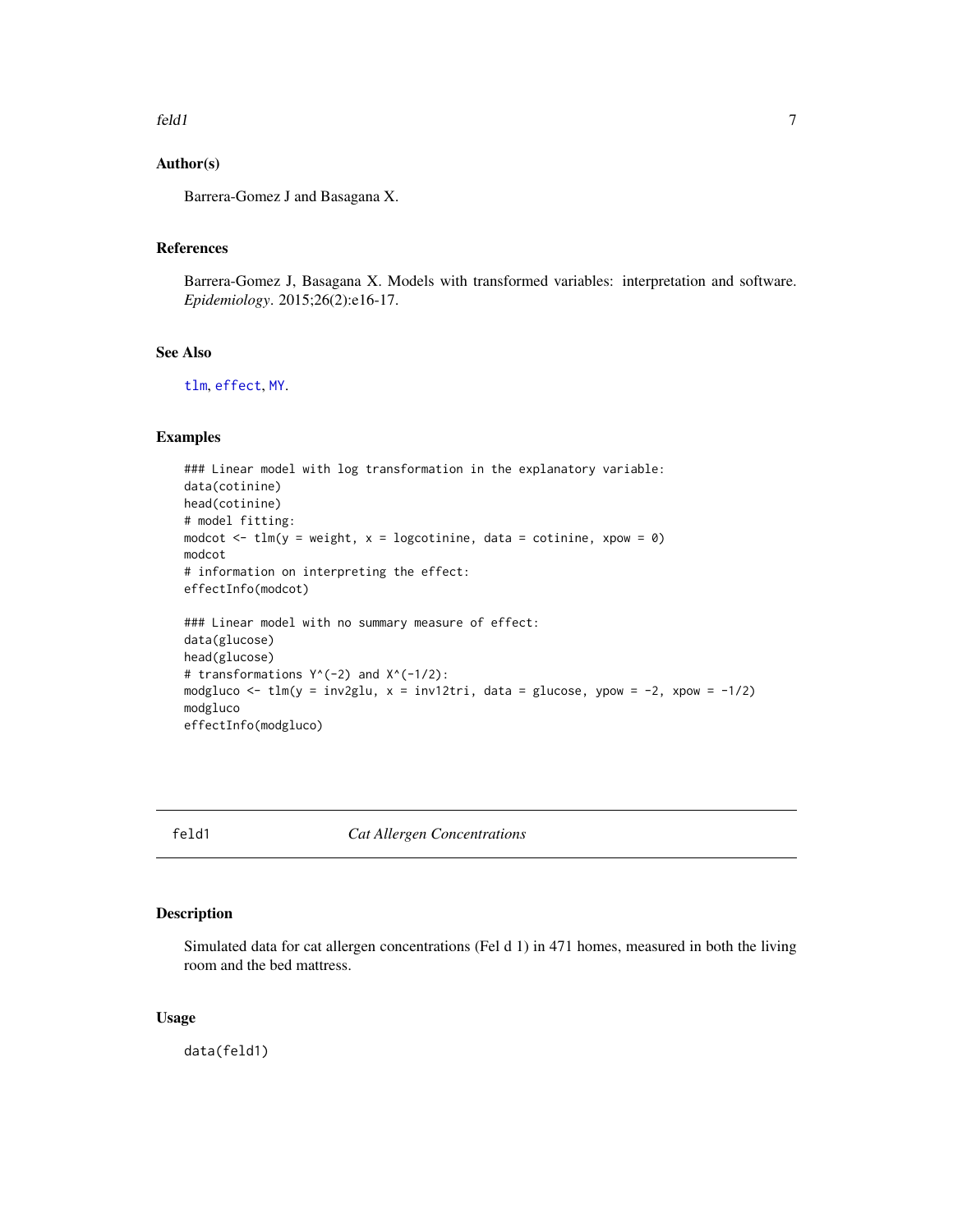#### <span id="page-7-0"></span>8 glucose to the contract of the contract of the contract of the contract of the contract of the contract of the contract of the contract of the contract of the contract of the contract of the contract of the contract of t

#### Format

A data frame with 471 observations on the following 5 variables.

mattress numeric Feld d 1 concentration in the bed mattress  $(\mu g/g)$ .

room numeric Feld d 1 concentration in the living room  $(\mu g/g)$ .

logmattress logarithm of mattress.

logroom logarithm of room.

cat a factor with levels no and yes, indicating cat ownership.

#### Details

Data were simulated to emulate true data pattern observed in a real study (see 'References').

#### Source

See 'References'.

#### References

Basagana X *et al*. Domestic aeroallergen levels in Barcelona and Menorca (Spain). *Pediatric Allergy and Immunology*. 2002;13(6):412-417.

#### Examples

```
data(feld1)
par(las = 1, mfrom = c(1, 2))with(feld1, plot(mattress, room, col = as.numeric(cat)))
with(feld1, plot(logmattress, logroom, col = as.numeric(cat)))
```
- 
- glucose *Glucose and Triglycerides Levels in Blood*

#### Description

Simulated data for glucose and triglycerides levels in blood in 400 adults.

#### Usage

data(glucose)

#### Format

A data frame with 400 observations on the following 4 variables.

trigly numeric triglycerides levels in blood (mg/dl).

gluco numeric glucose levels in blood (mg/dl).

inv12tri numeric reciprocal of the square root of trigly (i.e., -1/2 power transformation).

inv2glu numeric reciprocal of the gluco square (i.e., -2 power transformation).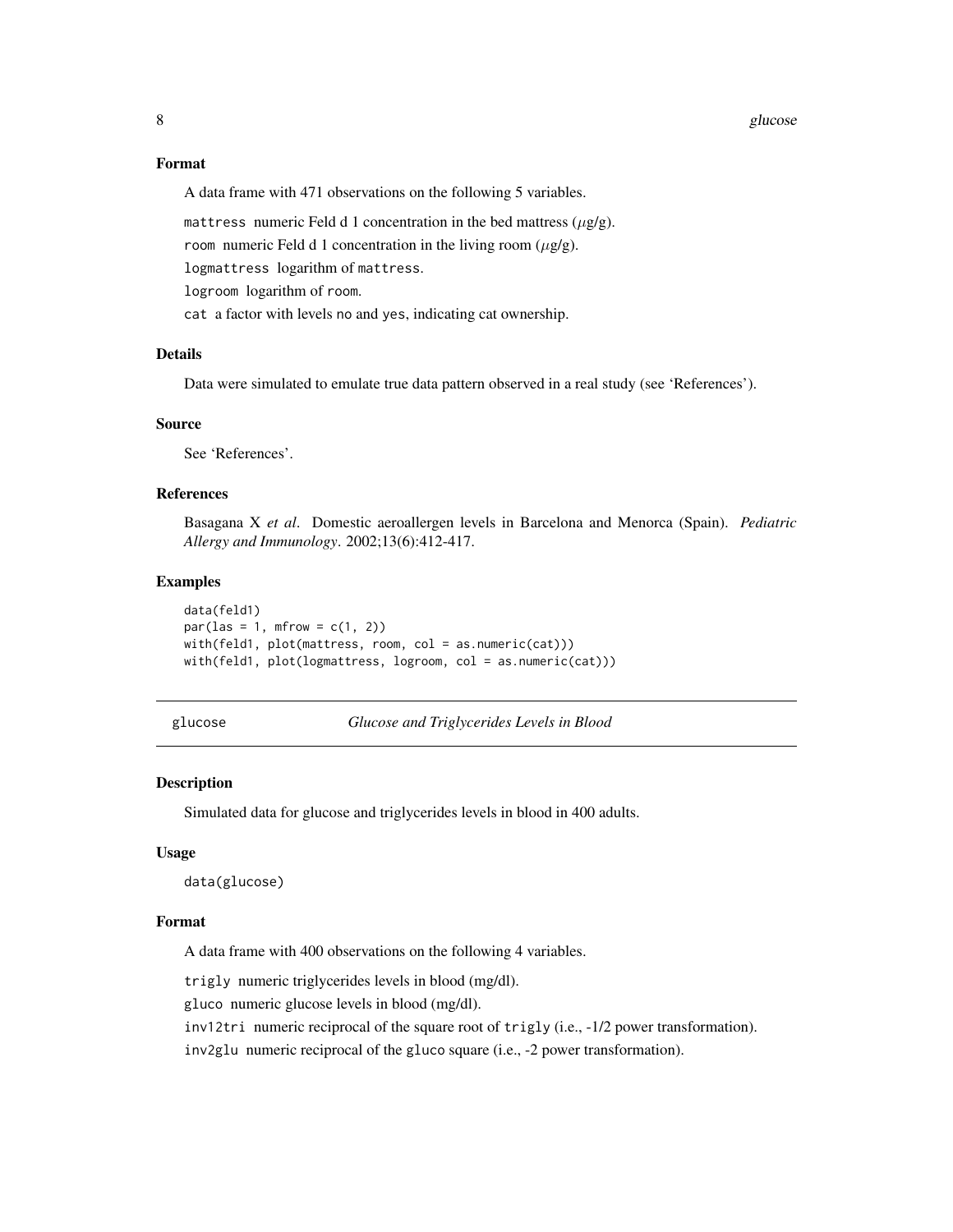<span id="page-8-0"></span>imt 9

## Details

Data were simulated to emulate true data pattern observed in a real study (see 'References').

#### Source

See 'References'.

## References

Rivera M *et al*. Association between long-term exposure to traffic-related air pollution and subclinical atherosclerosis: the REGICOR Study. *Environmental Health Perspectives*. 2013;121(2):223- 230.

## Examples

data(glucose)  $par(las = 1, mfrom = c(1, 2))$ with(glucose, plot(trigly, gluco)) with(glucose, plot(inv12tri, inv2glu))

#### imt *Intima Media Thickness of the Carotid Artery*

#### Description

Simulated data for intima media thickness of the carotid artery and age in 2784 adults.

#### Usage

data(imt)

#### Format

A data frame with 2784 observations on the following 3 variables.

age numeric age of the individual (years).

imt numeric intima media thickness of the carotid artery (mm).

logimt logarithm of imt.

#### Details

Data were simulated to emulate true data pattern observed in a real study (see 'References').

#### Source

See 'References'.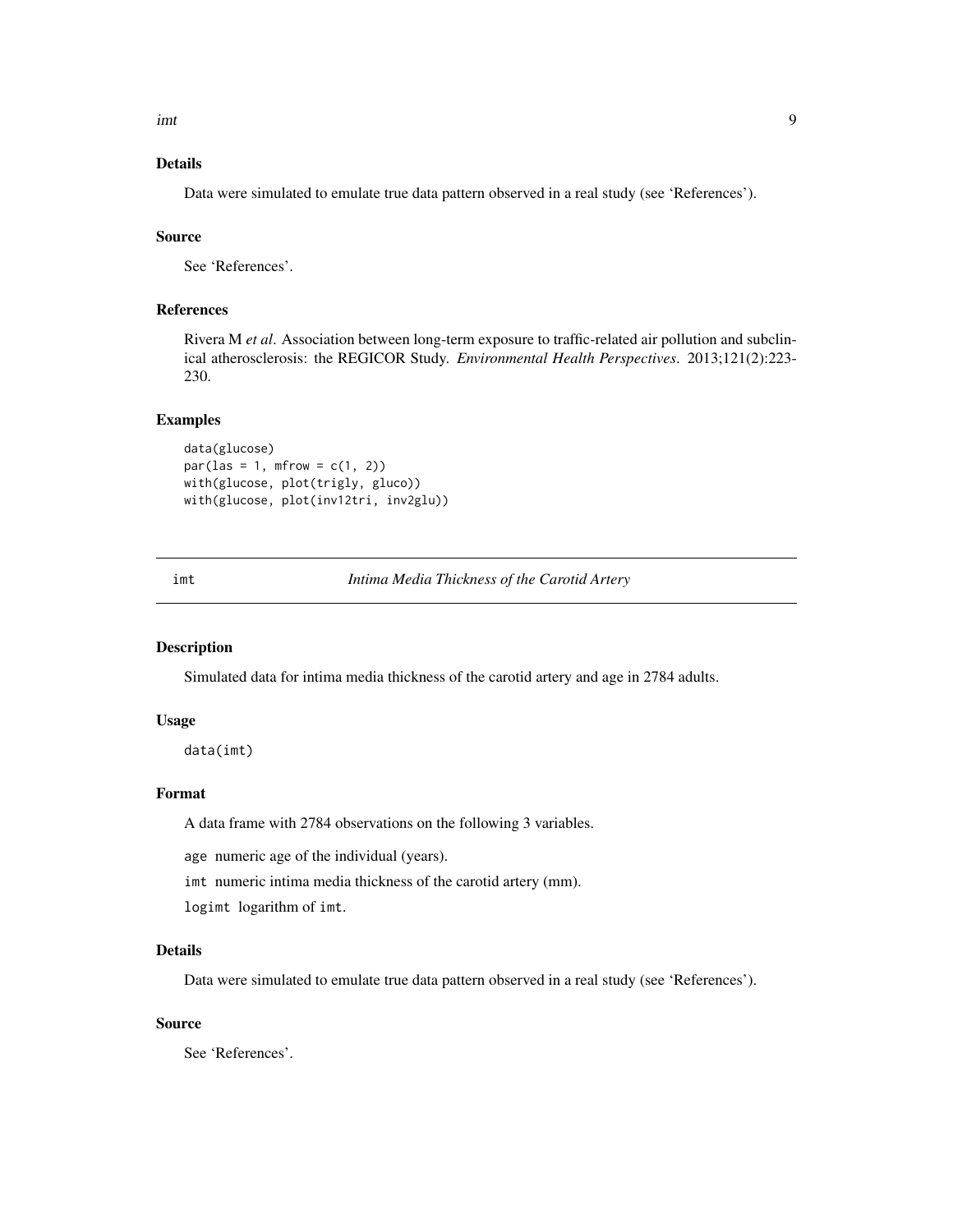## <span id="page-9-0"></span>References

Rivera M *et al*. Association between long-term exposure to traffic-related air pollution and subclinical atherosclerosis: the REGICOR Study. *Environmental Health Perspectives*. 2013;121(2):223- 230.

## Examples

data(imt)  $par(las = 1, mfrom = c(1, 2))$ with(imt, plot(age, imt)) with(imt, plot(age, logimt))

<span id="page-9-1"></span>MY *Expected Adjusted Median or Generalized Mean*

## Description

This function computes expected measures of the response variable under a linear, logistic or Poisson regression fitted model with transformed variables. Measures can be calculated in both the original and the transformed space. The function automatically provides the name of the measure depending on the fitted model.

#### Usage

 $MY(object, x = NULL, npoints = 10, space = c("original", "transformed"),$  $level = 0.95$ ## S3 method for class 'MY'  $print(x, \ldots)$ 

#### Arguments

| object   | an object of class "tlm", a result of a call to tlm.                                                                                                                                                                                                                          |
|----------|-------------------------------------------------------------------------------------------------------------------------------------------------------------------------------------------------------------------------------------------------------------------------------|
| x        | for MY: numeric. a number or a numeric vector containing the values of the<br>explanatory variable of interest for which the expected measure of the response<br>variable are required. Default is NULL. For print. MY: an object of class "MY", a<br>result of a call to MY. |
| npoints  | numeric. If $x$ is NULL, the number of points where the measure should be mea-<br>sured. Default is 10. See 'Details'.                                                                                                                                                        |
| space    | character. If "original" (default), the measure is computed in the original space<br>of the variables. If "transformed", the measure is computed in the transformed<br>space of the variables, where the model is fitted.                                                     |
| level    | numeric. The confidence level for measures. Default is 0.95.                                                                                                                                                                                                                  |
| $\ddots$ | further additional arguments for the print. MY method.                                                                                                                                                                                                                        |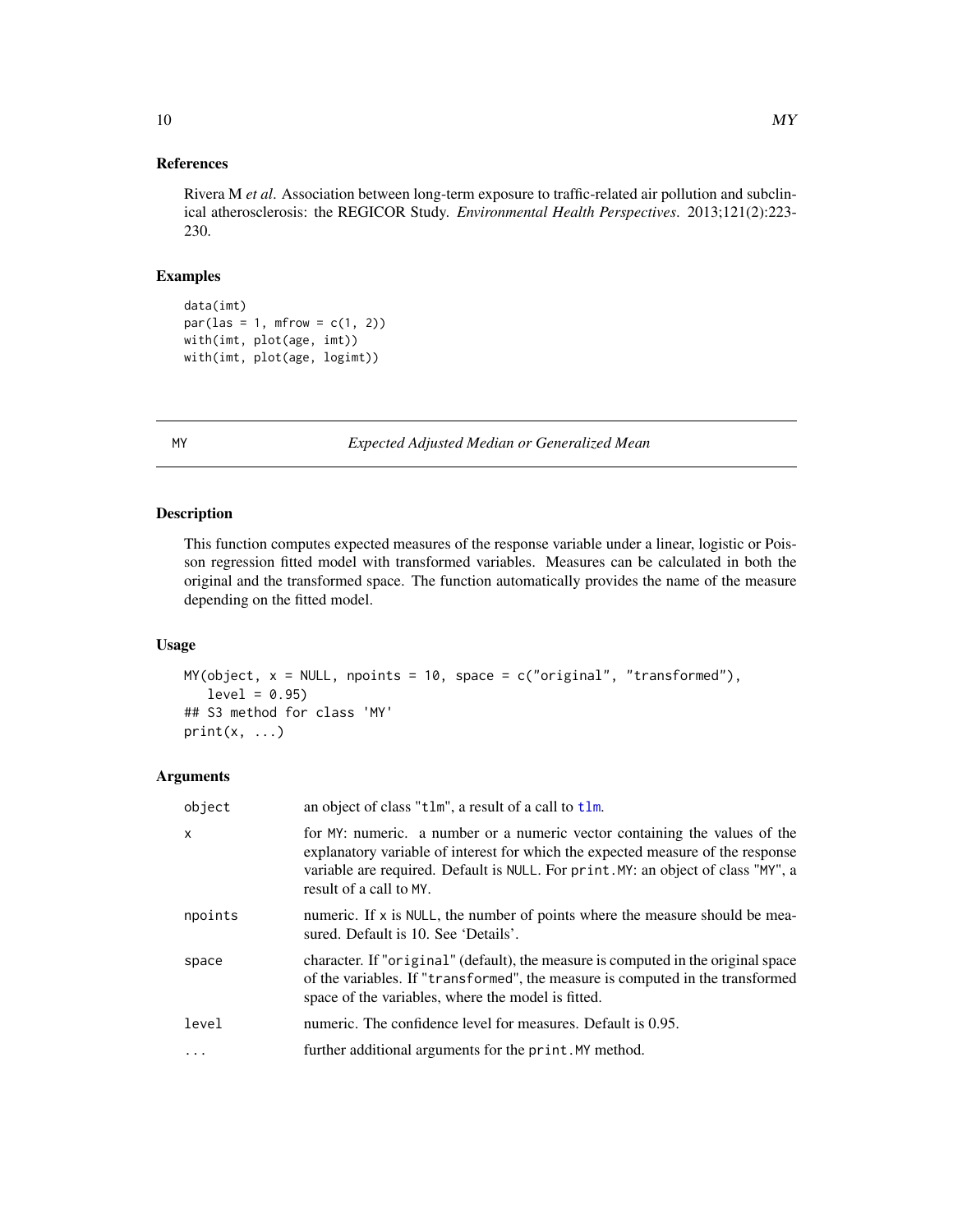<span id="page-10-0"></span>In order to compute adjusted measures, all explanatory variables in the model different than the explanatory variable of interest are set at their means.

If space is "original", then the mean (for Poisson response) or the probability (for binary response) is computed. For gaussian response, the mean is computed if the response variable is not transformed; otherwise, the geometric mean (for log transformation in the response) or the median (for power transformation) is computed.

If space is "transformed", then the mean (for Poisson response or transformed gaussian response), or the logodds (for binary response) is computed.

If x is NULL, the measure is computed in npoints values of the explanatory variable of interest. Those values are choosen to be in arithmetic progression in the given space, inside the observed range of the explanatory variable.

#### Value

| adjusted measure of the response variable. See 'Details'.                                 |
|-------------------------------------------------------------------------------------------|
| the type of measure for M.                                                                |
| space where measures has been computed ("original" or "transformed").                     |
| numeric power transformation assumed in the response variable. See t1m.                   |
| numeric power transformation assumed in the explanatory variable of interest.<br>See tlm. |
|                                                                                           |

#### Author(s)

Barrera-Gomez J and Basagana X.

## References

Barrera-Gomez J, Basagana X. Models with transformed variables: interpretation and software. *Epidemiology*. 2015;26(2):e16-17.

#### See Also

[tlm](#page-12-1), [effectInfo](#page-5-1), [effect](#page-3-1).

## Examples

```
data(feld1)
head(feld1)
```

```
# Linear model with log-log transformation, adjusting for variable 'cat':
modcat \le tlm(y = logroom, x = logmattress, z = cat, data = feld1, ypow = 0, xpow = 0)
summary(modcat)
```

```
# Geometric mean of the response as a function of the explanatory variable,
# adjusted for 'cat':
MY(modcat)
MY(modcat, npoints = 3)
```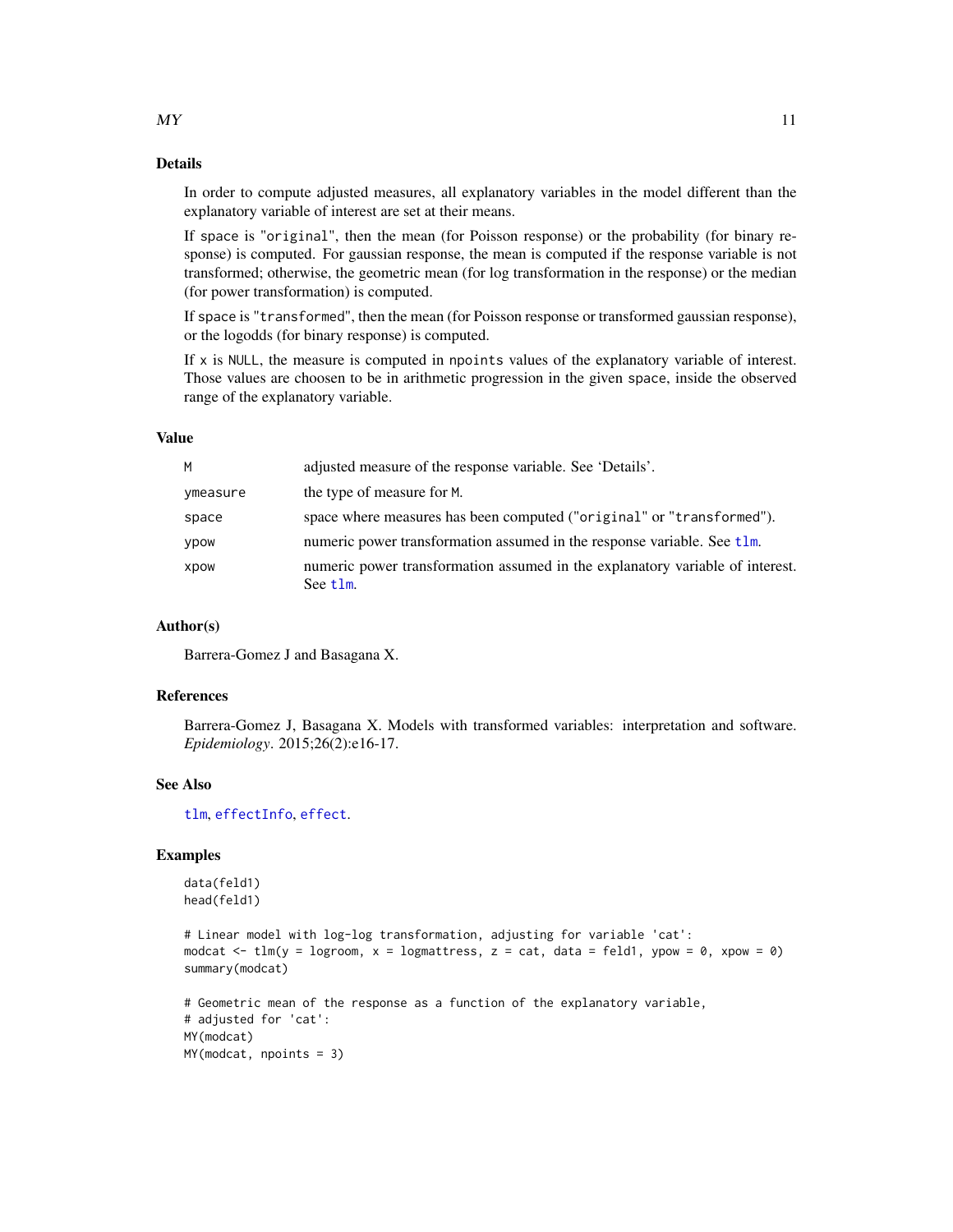```
# computed at 1st and 3rd quartiles of the explanatory variable:
MY(modcat, x = quantile(feld1$mattrees, probes = c(1, 3)/4))# Mean of the log(response) as a function of the log explanatory variable,
# adjusted for 'cat':
MY(modcat, space = "transformed")
```

| summary.tlm |  |
|-------------|--|
|-------------|--|

Summarizing Linear, Logistic and Poisson Models Fits with Trans*formed Variables.*

## Description

summary method for an object created by the the function tlm.

## Usage

```
## S3 method for class 'tlm'
summary(object, ...)
## S3 method for class 'summary.tlm'
print(x, \ldots)
```
#### Arguments

| object | an object of class "tlm", a result of a call to tlm.                 |
|--------|----------------------------------------------------------------------|
| X      | an object of class "summary.tlm", a result of a call to summary.tlm. |
| .      | further additional arguments for summary and print methods.          |

## Details

Essentially, the output of summary.lm or summary.glm is displayed. In addition, further information on the fitted model is also displayed.

## Value

| model   | the fitted model in the transformed space.                                                                    |  |
|---------|---------------------------------------------------------------------------------------------------------------|--|
| ypow    | the value of ypow.                                                                                            |  |
| xpow    | the value of xpow.                                                                                            |  |
| summary | the summary of the fitted model provide by summary. Im (for gaussian response)<br>or summary.glm (otherwise). |  |

## Author(s)

Barrera-Gomez J and Basagana X.

<span id="page-11-0"></span>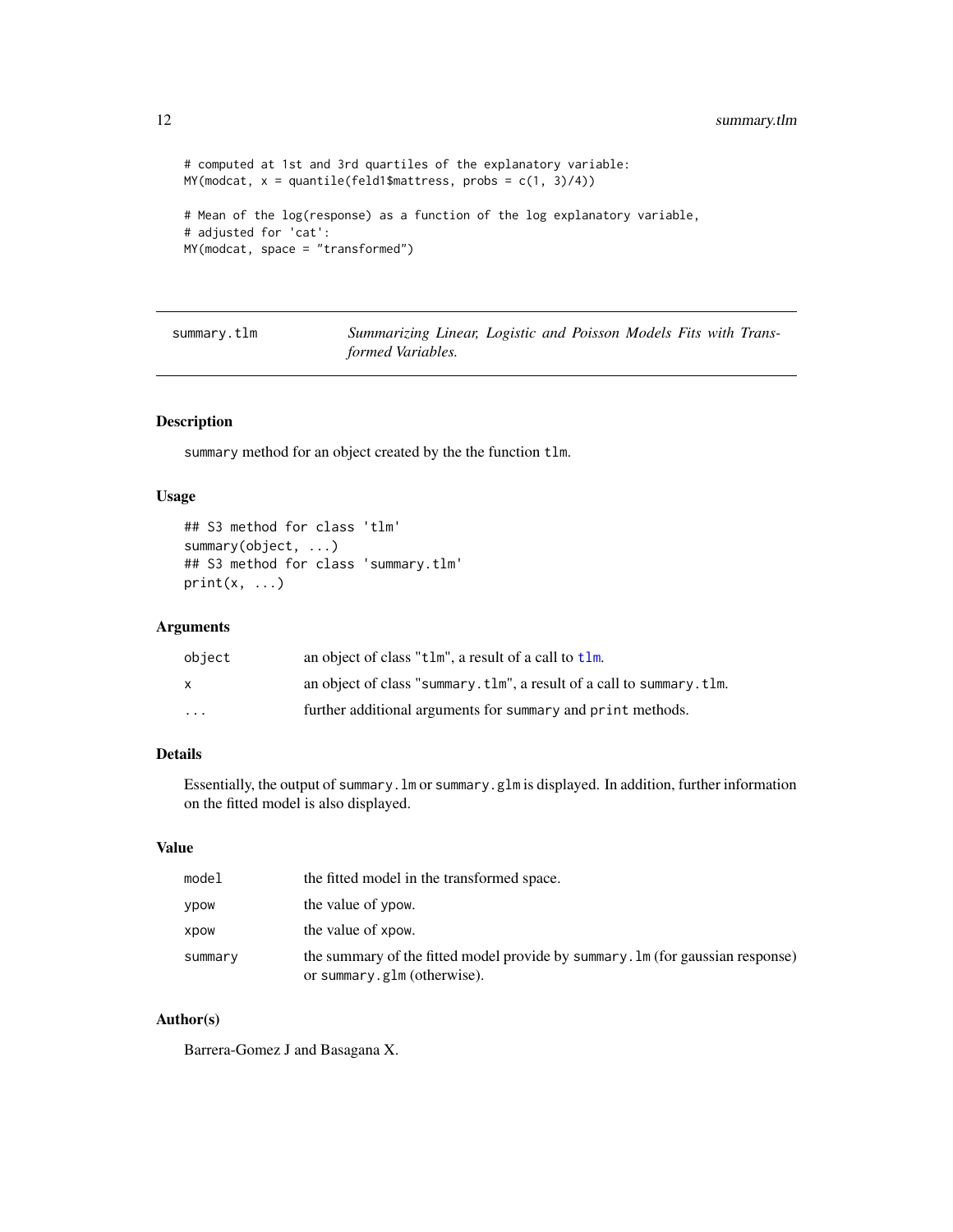#### <span id="page-12-0"></span> $t \ln \frac{13}{2}$

### References

Barrera-Gomez J, Basagana X. Models with transformed variables: interpretation and software. *Epidemiology*. 2015;26(2):e16-17.

#### See Also

[tlm](#page-12-1), [summary.lm](#page-0-0), [summary.glm](#page-0-0).

#### Examples

```
### linear model with log-log transformation:
data(feld1)
modcat \leq tlm (y = logroom, x = logmattress, z = cat, data = feld1, ypow = 0, xpow = 0)
modcat
summary(modcat)
```
<span id="page-12-1"></span>tlm *Fitting Linear, Logistic and Poisson Regression Models with Transformed Variables*

#### Description

This function fits a linear, logistic or Poisson regression model with transformed variables and creates an object which can be used to extract effects of the explanatory variable of interest on the response variable, in the original scale of the variables.

#### Usage

```
tlm(y, x, z = "none", family = gaussian, data, ypow = 1, xpow = 1, ...)## S3 method for class 'tlm'
print(x, \ldots)## S3 method for class 'tlm'
plot(x, type = c("original", "transformed", "diagnosis"),
observed = FALSE,
                   xname = "x", yname = "y", level = 0.95, ...)
```
#### Arguments

| y            | name of the response variable (unquoted).                                                                                                                                                                          |  |
|--------------|--------------------------------------------------------------------------------------------------------------------------------------------------------------------------------------------------------------------|--|
| $\mathsf{x}$ | name of the explanatory variable of interest (unquoted).                                                                                                                                                           |  |
| z            | additional explanatory variables in the model. Default is "none". See 'Details'.                                                                                                                                   |  |
| family       | the link function. For linear model, gaussian (default); for logistic regression,<br>binomial; for Poisson regression, poisson. Quoted values are optional. In the<br>case of binomial, the logit link is assumed. |  |
| data         | a data. frame containing the variables in the model.                                                                                                                                                               |  |
| ypow         | numeric power transformation already done in y. See 'Details'.                                                                                                                                                     |  |
|              |                                                                                                                                                                                                                    |  |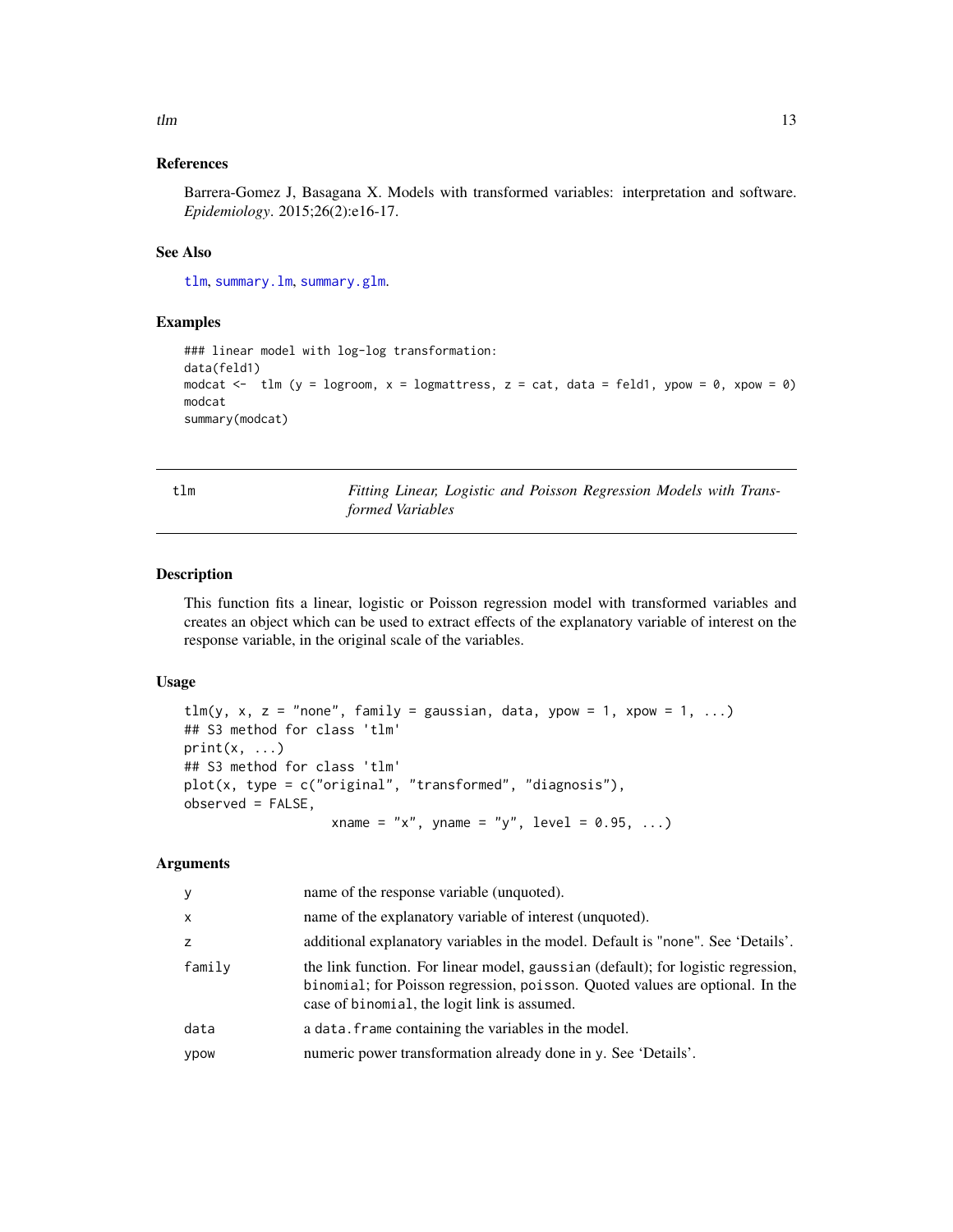<span id="page-13-0"></span>

| xpow     | numeric power transformation already done in x. See 'Details'.                                                                                                                                                                                                                                                                                  |
|----------|-------------------------------------------------------------------------------------------------------------------------------------------------------------------------------------------------------------------------------------------------------------------------------------------------------------------------------------------------|
| type     | character indicating the type of plot for the fitted model. If "original" (default),<br>the fitted model is plotted in the original space of the variables; if "transformed",<br>the fitted model is plotted in the transformed space of the variables (where the<br>model has been fitted); if "diagnosis", a model diagnostics plot is shown. |
| observed | logical indicating whether the observations should be added to the plot. As-<br>sumed to be FALSE if x is categorical. Default is FALSE.                                                                                                                                                                                                        |
| xname    | character. The name of the x variable for labeling the horizontal plot axis. De-<br>fault is "x".                                                                                                                                                                                                                                               |
| yname    | character. The name of the y variable for labeling the vertical plot axis. Default<br>is "y". The name of the measure for the response variable is automatically added<br>before yname.                                                                                                                                                         |
| level    | numeric. Confidence level for the prediction of the measure of y plotted. Default<br>is $0.95$ .                                                                                                                                                                                                                                                |
| $\ddots$ | further additional arguments passed to tlm or methods print and plot.                                                                                                                                                                                                                                                                           |

## Details

z can be any expression allowed as a right-hand-side in [formula](#page-0-0). However, expressions involving the variable passed in x are not allowed. To include all the remaining variables in data, use just a period (.).

The transformations already done in y and x are passed by ypow and xpow, respectively. They should be a number. Default is 1 (no transformation). The value 0 corresponds to the logarithmic transformation. If family is not gaussian, y is assumed non transformed. If x is categorical or presents only two different values, the value of xpow is assumed to be 1. If x presents only two different values, it is considered as a binary variable.

## Value

| model       | the fitted model in the transformed space. |
|-------------|--------------------------------------------|
| <b>VDOW</b> | the value of ypow.                         |
| xpow        | the value of xpow.                         |

#### Author(s)

Barrera-Gomez J and Basagana X.

## References

Barrera-Gomez J, Basagana X. Models with transformed variables: interpretation and software. *Epidemiology*. 2015;26(2):e16-17.

## See Also

[MY](#page-9-1), [effect](#page-3-1), [formula](#page-0-0).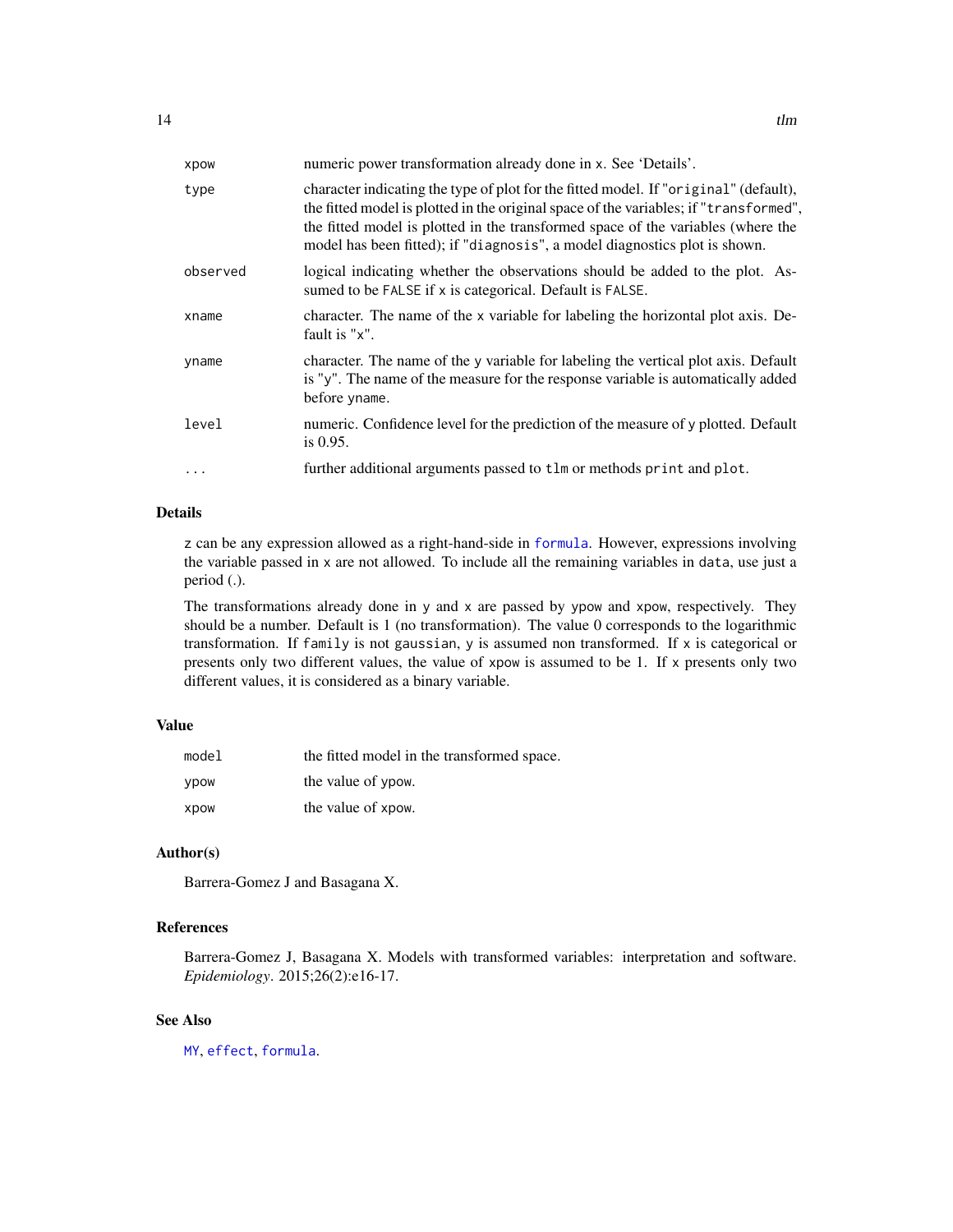#### Examples

```
### Linear model with log-log transformation:
data(feld1)
head(feld1)
# model fitting in the transformed space:
modcat \le tlm (y = logroom, x = logmattress, z = cat, data = feld1, ypow = 0, xpow = 0)
modcat
summary(modcat)
# plot of the geometric mean of the response (original space), adjusting for 'cat':
plot(modcat, xname = "Mattress levels", yname = "room levels")
# plot of the mean of the log of response (transformed space), adjusting for 'cat' and
# adding the observations:
plot(modcat, type = "transformed", xname = "mattress levels", yname = "room levels",
     observed = TRUE)
# diagnosis plot:
plot(modcat, type = "diagnosis")
### The same model but now considering 'cat' as the explanatory variable of interest:
modcat2 <- tlm (y = logroom, x = cat, z = logmattress, data = feld1, ypow = 0)
summary(modcat2)
# plot of the geometric mean of the response (original space), adjusting
# for mattress levels:
plot(modcat2, xname = "Cat", yname = "room levels")
# plot of the mean of the log of response (transformed space), adjusting
# for mattress levels:
plot(modcat2, type = "transformed", xname = "Cat", yname = "room levels")
```
 $t \ln \frac{15}{15}$